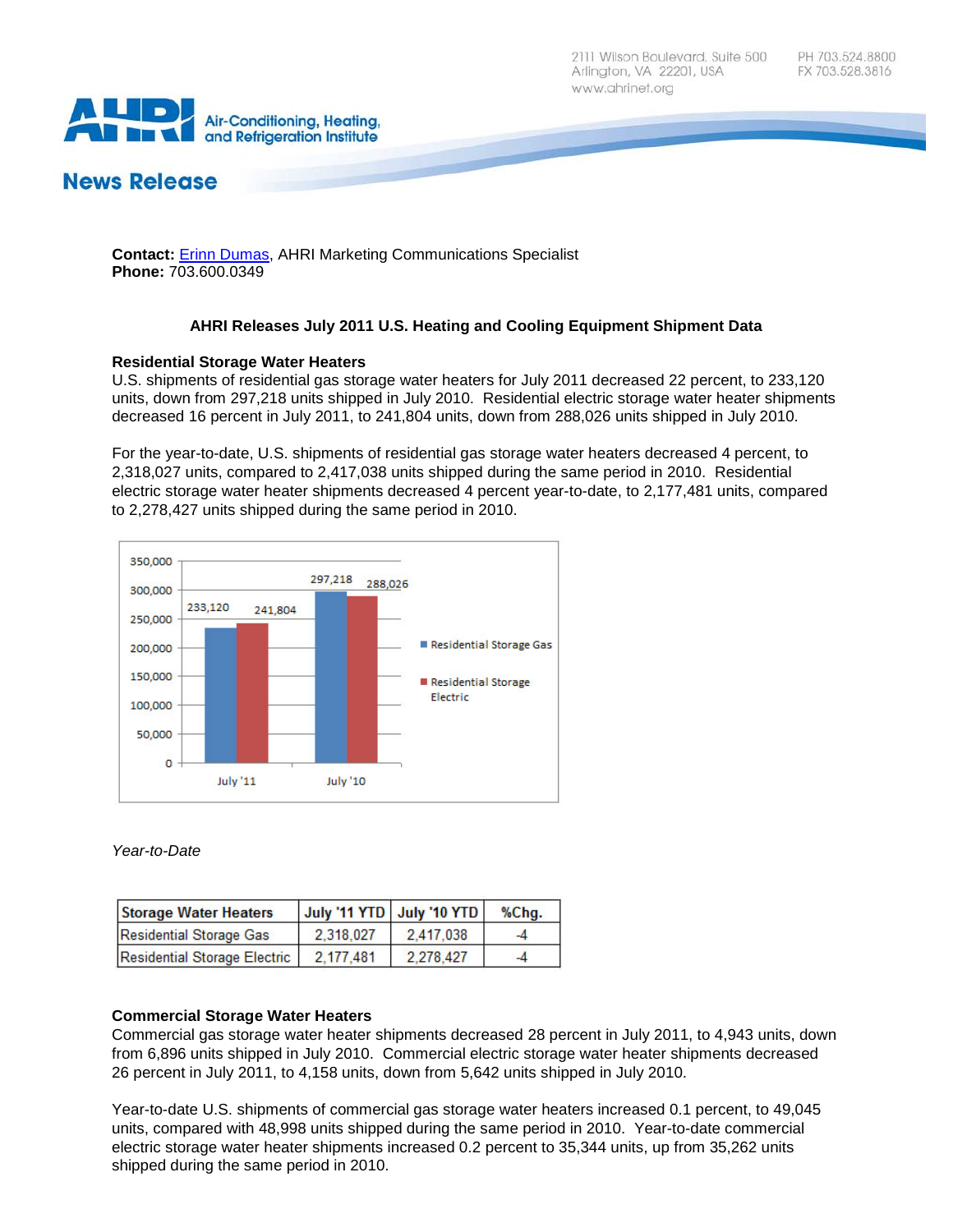

## *Year-to-Date*

| <b>Storage Water Heaters</b> | July '11 YTD July '10 YTD |        | %Cha.  |
|------------------------------|---------------------------|--------|--------|
| Commercial Storage Gas       | 49.045                    | 48.998 | $+0.1$ |
| Commercial Storage Electric  | 35.344                    | 35.262 | $+0.2$ |

#### **Warm Air Furnaces**

U.S. shipments of gas warm air furnaces for July 2011 decreased 10 percent, to 150,193 units, down from 167,113 units shipped in July 2010. Oil warm air furnace shipments decreased 25 percent, to 2,467 units in July 2011, down from 3,286 units shipped in July 2010.

Year-to-date U.S. shipments of gas warm air furnaces decreased 8 percent, to 1,131,839 units, compared with 1,226,615 units shipped during the same period in 2010. Year-to-date U.S. shipments of oil warm air furnaces decreased 12 percent to 21,917 units, compared with 24,777 units shipped during the same period in 2010.



## *Year-to-Date*

|                              | July '11 YTD | July '10 YTD | %Cha. |
|------------------------------|--------------|--------------|-------|
| <b>Gas Warm Air Furnaces</b> | 1.131.839    | 1.226.615    | -8    |
| <b>Oil Warm Air Furnaces</b> | 21.917       | 24 777       | $-12$ |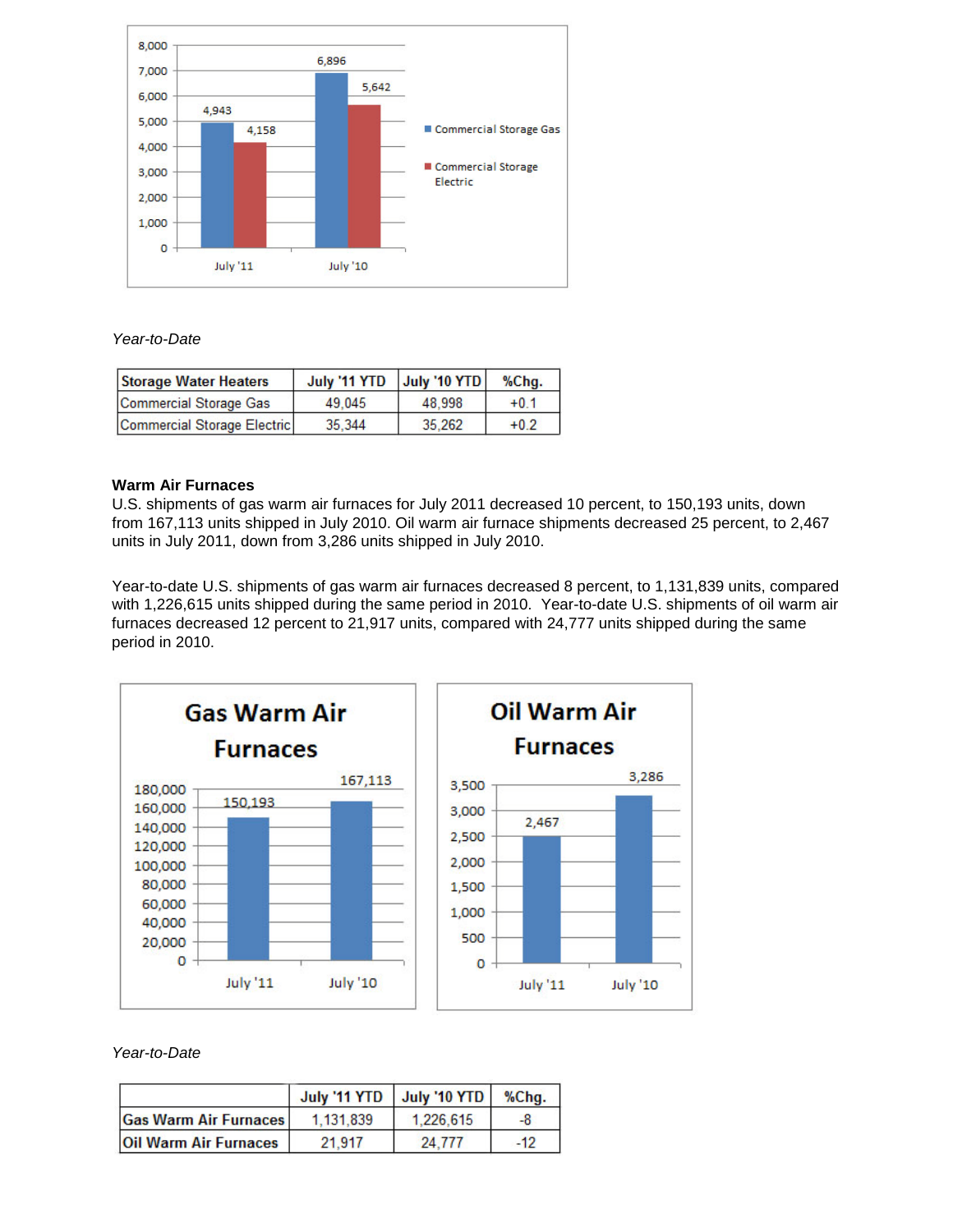# **Central Air Conditioners and Air-Source Heat Pumps**

U.S. shipments of central air conditioners and air-source heat pumps totaled 554,027 units in July 2011, up 9 percent from 510,567 units shipped in July 2010. U.S. shipments of air conditioners increased 13 percent, to 406,485 units, up from 358,871 units shipped in July 2010. U.S. shipments of air-source heat pumps decreased 3 percent, to 147,542 units, down from 151,696 units shipped in July 2010.

Year-to-date combined shipments of residential central air conditioners and air-source heat pumps increased 11 percent, to 3,843,730 units, up from 3,459,708 units shipped in July 2010. Year-to-date shipments of central air conditioners increased 13 percent, to 2,629,914 units, up from 2,318,716 units shipped during the same period in 2010. The year-to-date total for heat pump shipments increased 6 percent, to 1,213,816 units, up from 1,140,992 units shipped during the same period in 2010.



## *Year-to-Date*

|                                              | July '11 YTD   July '10 YTD |           | %Chq. |
|----------------------------------------------|-----------------------------|-----------|-------|
| Air Conditioners & Heat Pumps Combined Total | 3.843.730                   | 3.459.708 | $+11$ |
| Air Conditioners Only                        | 2.629.914                   | 2.318.716 | $+13$ |
| <b>Heat Pumps Only</b>                       | 1.213.816                   | 1.140.992 | $+6$  |

*U.S. Manufacturers' Shipments of Central Air Conditioners and Air-Source Heat Pumps*

| <b>Size</b><br><b>Description</b><br>(000) BTUH | <b>Total</b> | % Change<br><b>from 2010</b> |
|-------------------------------------------------|--------------|------------------------------|
| <b>Under 16.5</b>                               | 8,789        | $-48$                        |
| 16.5-21.9                                       | 35,671       | $+19$                        |
| $22 - 26.9$                                     | 101,068      | $+6$                         |
| $27 - 32.9$                                     | 86,205       | $+7$                         |
| 33 - 38.9                                       | 115,998      | +5                           |
| 39-43.9                                         | 46,443       | $+8$                         |
| 44 - 53.9                                       | 72,145       | $+17$                        |
| 54 - 64.9                                       | 66,024       | $+25$                        |
| 65-96.9                                         | 7,588        | $+5$                         |
| 97-134.9                                        | 6,165        | $+1$                         |
| 135 - 184.9                                     | 4,204        | $+20$                        |
| 185 - 249.9                                     | 1,868        | $+23$                        |
| 250 - 319.9                                     | 874          | $+31$                        |
| 320 - 379.9                                     | 279          | $+4$                         |
| 380 - 539.9                                     | 289          | $+39$                        |
| 540-639.9                                       | 182          | $+21$                        |
| 640 & Over                                      | 235          | $+54$                        |
| <b>TOTAL</b>                                    | 554,027      | $+9$                         |